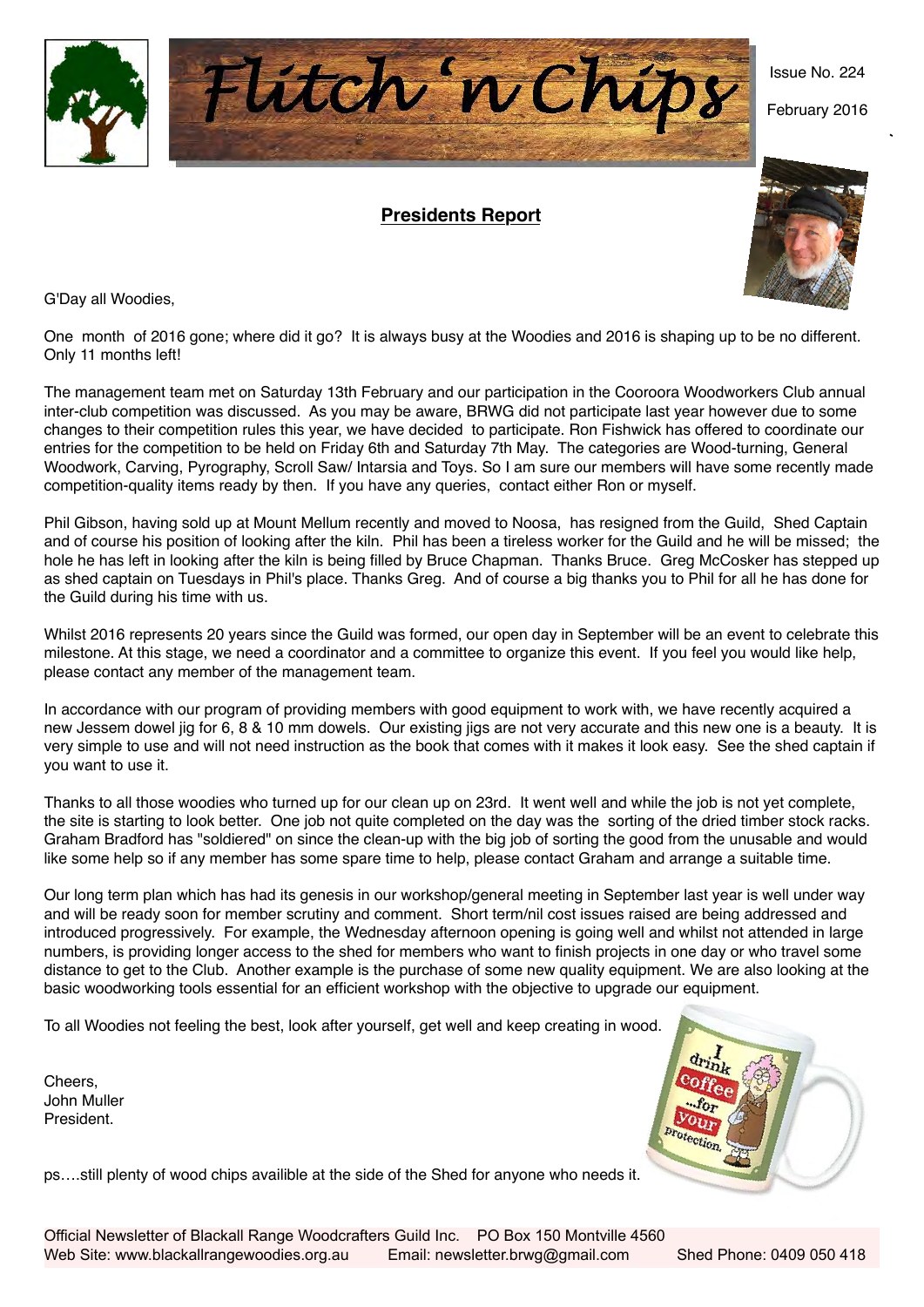As members of the BRWG we are all practical people and overall we have a wide and varied range of skills; from perhaps a retired professional person with little acquired hands on experience to members who have worked in joineries all of their working lives. However, we all may learn as we tackle one challenging project after another – BUT WAIT, THERE'S MORE!

The keen woodie can learn much through reading. There are unlimited resources to tap. Many excellent woodworking books and DVDs in the club library are free for members to borrow (Please register the loan in the card file and make sure you remember to return them.) Each of our excellent Sunshine Coast Council Libraries has a rack of woodworking books covering a variety of skills; they also generally have a magazine area with woodies magazines. Printed and on line catalogues by woodies suppliers like Carbatec and others have pages of books for sale. A search on line will usually bring up the book you are looking for, and members are encouraged to build their home libraries in the fields of expertise they are following or wish to follow.

While we learn by actually doing, and talking to other members, we can ease our learning curves and save time (and mistakes) by studying a book which covers the area of expertise we are interested in. e.g. the famous woodturner, Richard Raffan, has published a number of books with colour photographs accompanying his explanations. Any of these will interest wood turners regardless of the level of skill they have attained.

**JOINERY:** When all is set and done there are just a few basic joints to learn. While these days, joinery is made easier and quicker with the use of machines and jigs of various types, the satisfaction of making good wood joints is still very rewarding. There are many good books available on this subject and the old ones are still worth a look; the time honoured basic joints never change. However, the range of joints has been added to by modern glues and recent gadgets such as the Kreg Jig and the Domino machine.

**FINISHING:** This subject is a "Closed book" to many woodies and some of us have come to rely upon the now almost standard process in the club of "Sand it and ask Dave or Max to spray it with lacquer." However, while lacquer is attractive and durable, the field of finishing can be a journey of delight and discovery. Imagine the satisfaction of producing a French polished item to be admired and kept as an heirloom by the family. Have you ever thought of the enhancement staining can achieve? Have you seen the magical change of colour to deep antique red which happens when you apply polyurethane (Estapol or Cabathane) to red cedar?? There are many very good books on finishing waiting for you.

**AND FILLING:** At the last, a nurtured and loved project can be marred by a careless approach to the inevitable little dings, scratches and holes which only seem to appear after finishing. But, "VE HAVE WAYS", you will find at least one chapter on filling in every book about finishing.

Safety Notes *By Warne Wilson and Dave Banister*



1. **Frustration in the maintenance department!** When you see a large red plastic paddle over a stop switch, it is a safety feature to allow you to stop the machine easily and quickly by just pushing it (Especially handy in an emergency). Someone recently tried to pull one of them and broke it off! It is a pest to have to try to source another and to replace it!

2. **Another item mentioned.** A member was seen using a wrong method to attempt to flatten a length of wood on the jointer. He was putting downward pressure on the back end for half the cut and then transferring the downward pressure to the leading end to finish it. He wondered why the finished edge had a bow in it!

3. **A reminder for new members:** please do not forget to have a red dot added to your blue new members badge each time you gain accreditation on a machine. When you achieve six red re dots you will qualify to have a full membership plastic badge with your name printed on it. This system is designed to encourage you and those who are there to help you to ensure that your progress in woodwork is not inhibited by lack of accreditation. A list of accreditation officers is pinned to the meeting room notice board.

4. **Witches Hats:** When the Holland mill is working, the team puts witches hats around a no go zone. Members continue to walk through the zone. This is a safety issue. The blade could break and eject a fast moving sharp toothed steel snake in your direction or a knot may break out of the wood and become a missile. Please always respect the no go zone.

5. **Please be aware of trip hazards when in the Shed**. We are forever shifting extension cords and rogue offcuts out of the way. Many of our members are elderly with fragile bones and falls can be risky.

6. **Dust Protection:** Remember dust protection when sanding, particularly when using hand sanders, the fine dust which lingers in the air can be the most dangerous; it can lodge in the finer lung tubes and cause eventual illness.

 7. **Hand Tools:** Dave Banister mentioned that hand power tools can "Get out of hand" in more ways than one. A power saw can jam and kick back. A carelessly used router or trimmer loves flesh and bone. A linisher can whip a piece of wood out from under your fingers and the downward pressure will give you a raw spot in the instant it will take to pull back, to remind you constantly as it heals across several weeks.

 8. **Thicknesser:** We sometimes see members trying to force a short piece of wood through the thicknesser with a push stick when it jams. The length of the piece you are planing must always be longer than the distance between the rollers in the machine. This is (a) a dangerous practice, the forces involved should not be tempted to react, and (b) the piece you are planing will be ruined.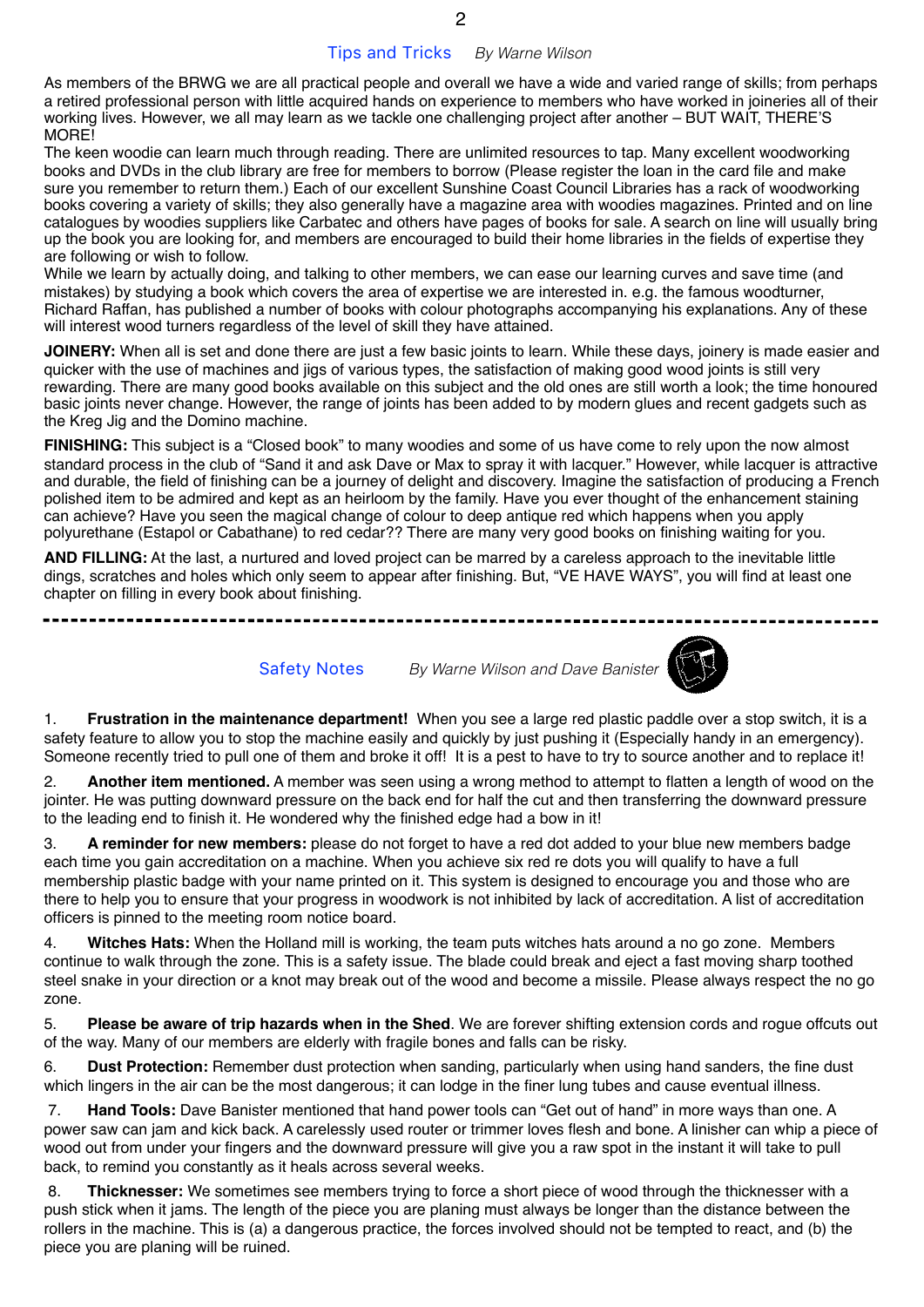## **Around The Shed**

3



These two shots are of a Club Turning Gouge that was found at the Shed after "someone" tried to sharpen it. Not only is it dangerous because of the hook in its centre but its going to waste 6-8mm of good steel to get the shape right again. If you don't know how to correctly sharpen a tool, *don't try !*

> Maintenance Report by Graham Bradford

January - February 2016

Inspection of Jointer. Alignment of tables, cutter head checked. Six bandsaw blades repaired. Nylon blade guides renewed as required. Inspection of Wet/Dry grinder BRWG 36. Damaged worm wheel on wet drive not repairable. Hammer saw stop switch repaired. Blade replaced on turning blank bandsaw. Spare blades ordered. New work light fitted to Lathe 45.

A "Gaggle of Wiggle Bowls" shown here after finishing is the output from participants in the last Scrollsaw Course and highlights the variety of timbers available at the Shed.





What can be done with a few router bits!



## **Gary & Cheryle Campbell**

• Camper Trailers • Vehicle Interiors • Furniture Upholstery • Boat & 4WD Canopies

Unit 7 / 47 Beerwah Parade, Beerwah 4519 Queensland

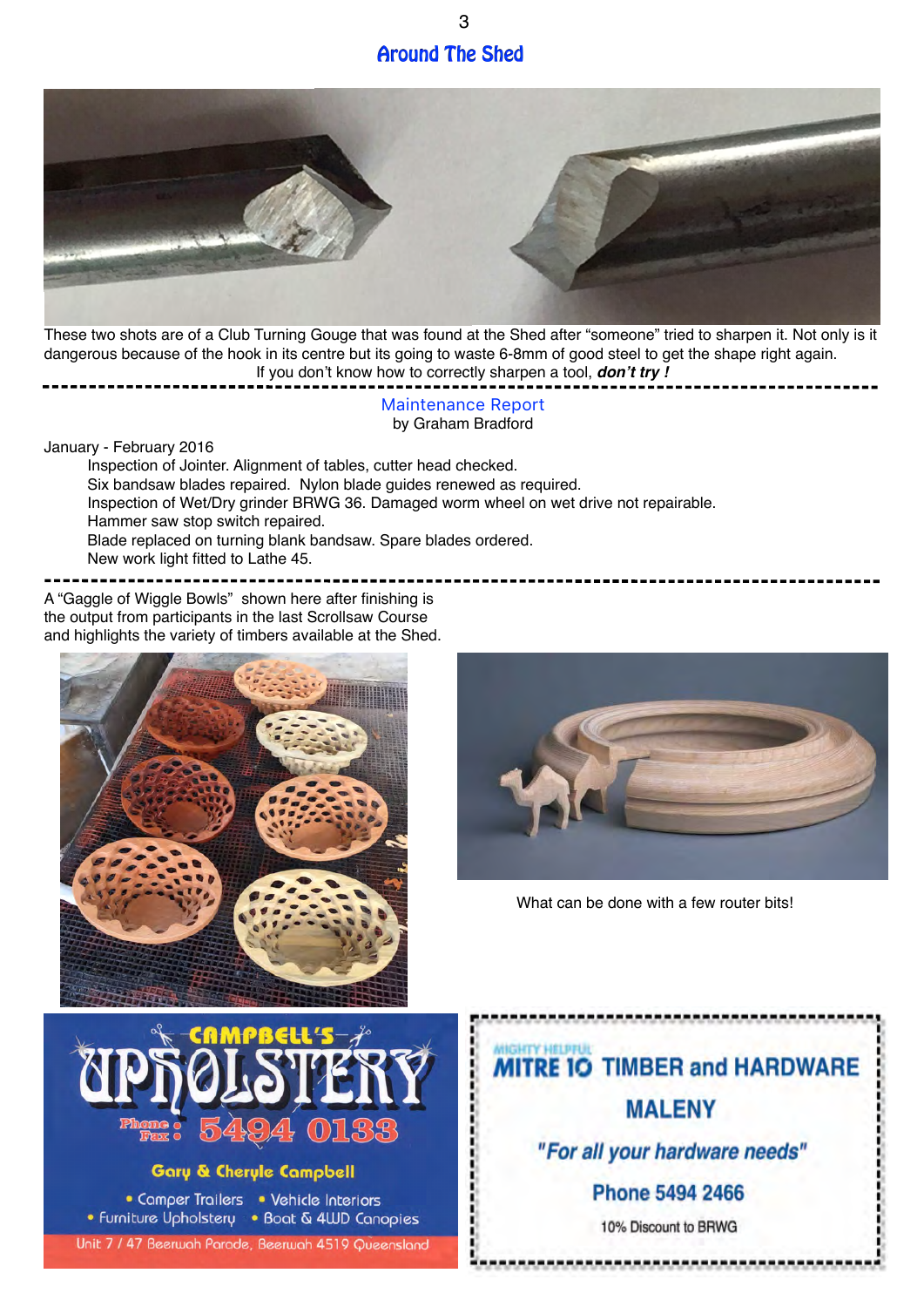

COOROORA WOOD & CRAFT SHOW 2016 Friday 6th May 8.30am - 4.30pm Cooroy Memorial Hall **Saturday 7th May 8.30am - 3.00pm** Maple Street, Cooroy, Queensland

COOROORA CLUB COMPETITION:

This competition will be on Friday 6th and Saturday 7th May. Our Guild's entries should be in Cooroy by 12 noon on Thursday 5th May and judging will take place in the afternoon.

Ron Fishwick, our coordinator will require all entries from our members to be submitted at the BRWG shed by 10am on Wednesday 4th May and judging for our entries will be carried out in the afternoon.

Please have a look at your best work and enter in this event so our Club will be well represented. Remember we did win one year, the rules have changed and we should stand a good chance this year. JM



Since our working bee that began the cleanup process, Graham Bradford has been quietly reorganizing the timber racks at the back of the Shed as shown in this shot. Graham reports a good supply of Liquidambar in the racks that needs using.



Liquidambar used in a coffee table.

There is also some nice Japanese Cedar, the national tree of Japan which is similar to the related giant sequoia. The timber is extremely fragrant, weather and insect resistant, soft, and with a low density.

Check out the new racking system next time you're at the Shed, and have a look at some of these timbers for your next project.



24 hour Fast Glass Replacement

Mobile: 0427 943 733 Phone: 5494 3733 Fax: 5494 3473 6 Lawyer Street, Maleny

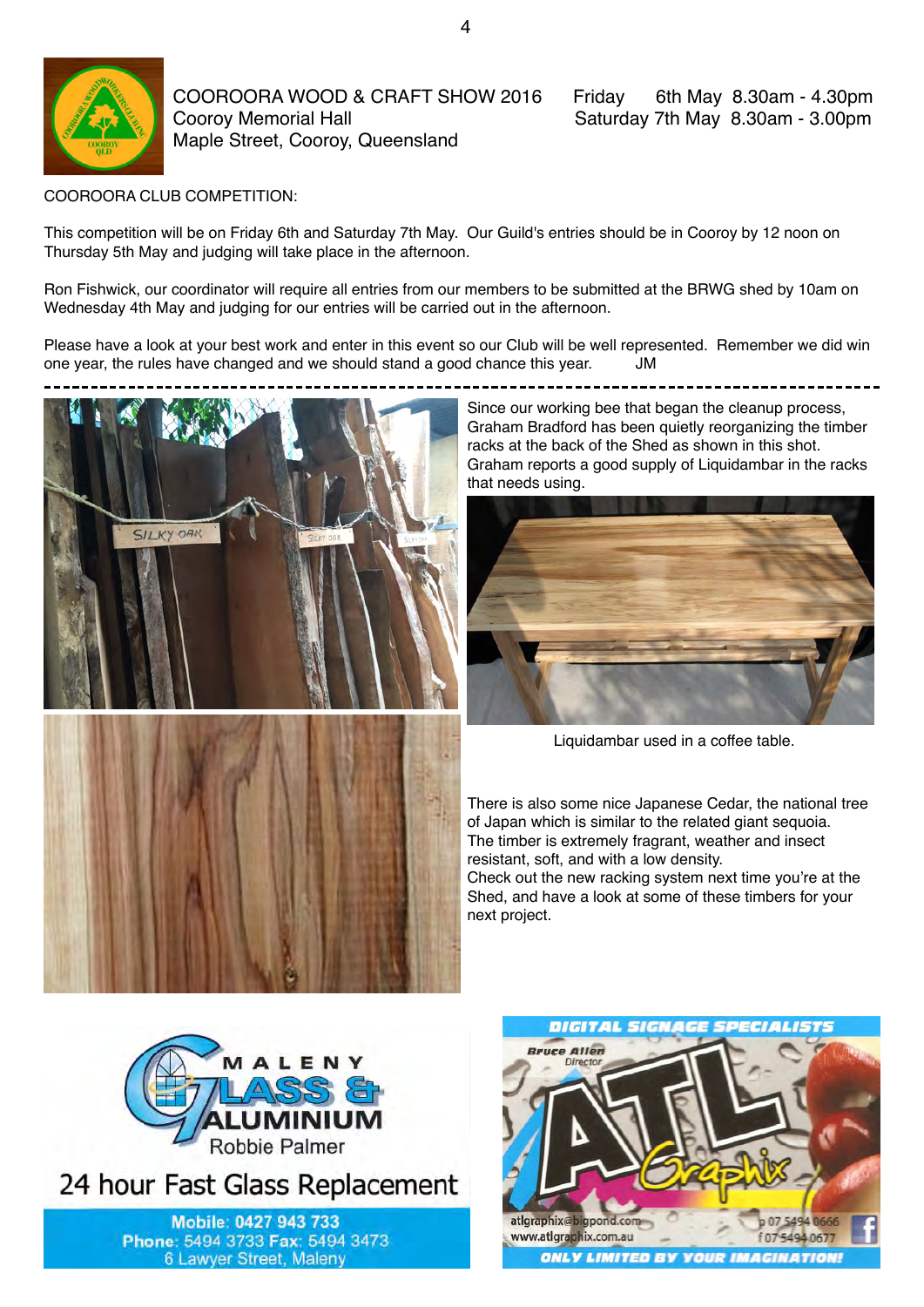











NORTON S



Phone: (07) 5443 9211 Phone: (07) 5443 9527 Mobile: 0413 945 798 (07) 5443 5714 Fax: 4/20 Kayleigh Drive Maroochydore Qld 4558





Selling houses, land, farms in Maleny, Montville, Mapleton & beyond Ph: (07) 5478 5288

Shop 2 / Corner Post Office Road & Obi Obi Road, Mapleton sales@rlre.com.au

www.rlre.com.au Open 7 Days

**INDAS**